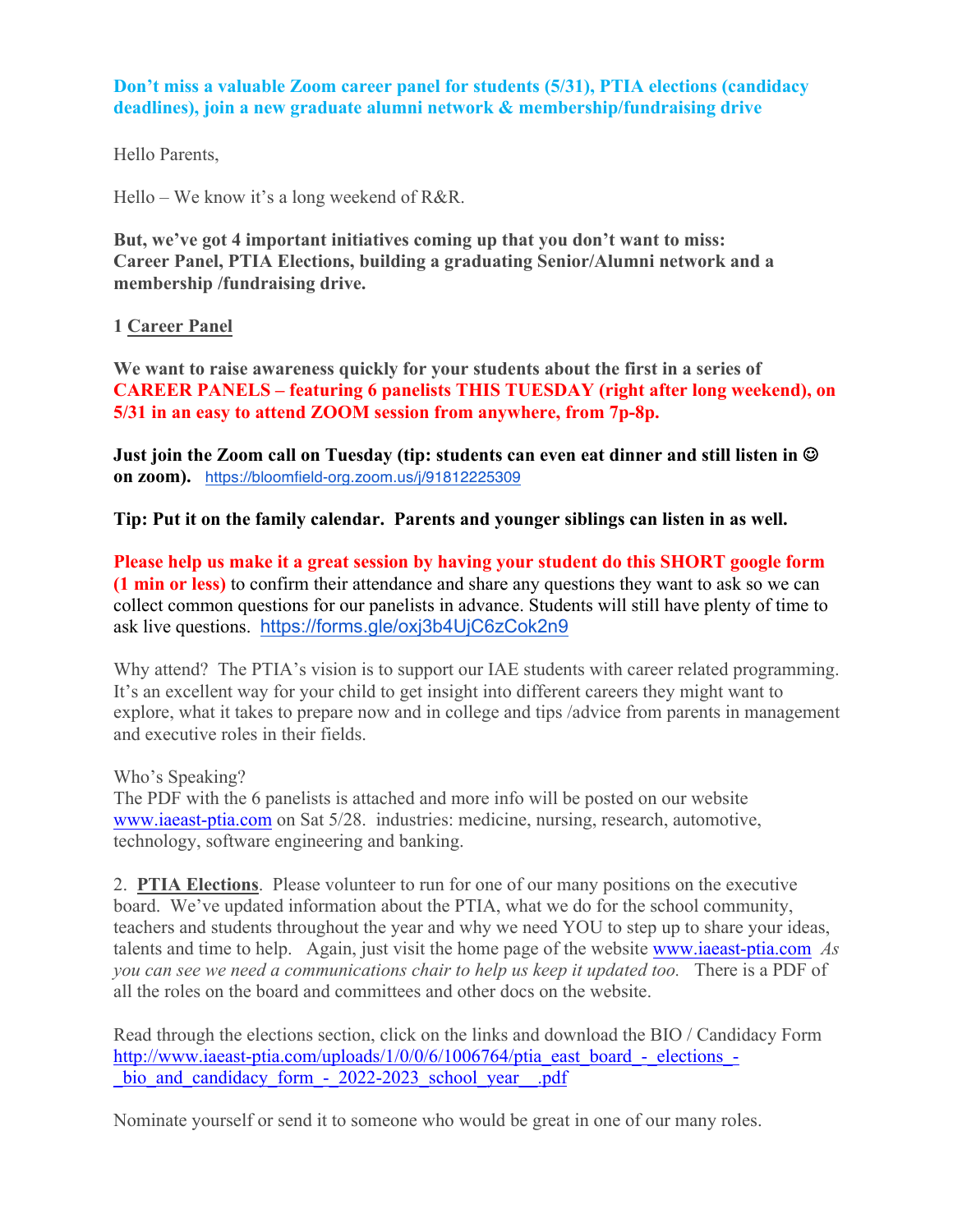Every position is open to election on 6/14, deadline for submitting candidacy is next TUESDAY 5/31. Contact me if you'd like to talk about joining the board, Kaushika.bhogal@gmail.com (please include phone number so I can reach out this weekend).

## **3. Vision – Build a better IAE Alumni Network - starting with our graduating seniors.**

It was great to meet the seniors at the breakfast and work with Rebecca our Treasurer to give out a special gift that gets funded by the PTIA every year for last 3 years even during COVID years. It's a beautiful keepsake, see the attached photo. We shared a letter asking graduates to fill out the alumni contact google form with the blanket (we pay \$30 each for these keepsakes and we need your support below in helping us pay for these and other valuable ongoing initiatives).

Please remind your Senior to click https://forms.gle/ktjV6r3fH3vixzZ27

## 4. Year End FUNDRAISING DRIVE – Campaign Goal \$8000.00

(if every family donated just \$20 we could reach our goal. Any amount large or small is appreciated)

**Why are we fundraising now at the end of the year?** - You may not know about all the great programs your PTIA team funds for your students, teachers and school. We didn't drop any key programs this year despite raising only \$900 in memberships allocated to this year. Here is an overview

http://www.iaeastptia.com/uploads/1/0/0/6/1006764/ptia\_2022\_year\_overview\_and\_fundraising \_goals\_.pdf

- The Teacher Grant program (PTIA allocated \$4000 towards classroom and other needs that teachers sent in grants request for in April. We approved 10 new scientific calculators for math and physics department for student use and an clay extruder with attachments for the art department to support curriculum projects. We will continue to review future grant proposals next school year.)
- The Senior IAE Blankets Did you know that every year (even during COVID for past 2 years) we have given every graduate a personalized beautiful blanket with every senior's name on it so they can remember their time at IAE. These are cherished blankets by every senior. As Sherry Ann Nguyen says "My son graduated in 2020, one of his favorite cherished items in college is his Senior Blanket from IAE (PTIA). He wears it all around the dorm and it is awesome"
- We weren't able to fund other programs such as student scholarships or graduation yard signs due to both lack of funds and lack of parent volunteers.

In addition, this year the PTIA purchased \$12,000 in school upgrades: portable printer stations so students can print throughout the building and modern new flexible tables/furniture and equipment for the library. New TVs and the library conference room were updated for this school year and the remainder of the furniture will be installed over the summer! We've funded and managed all these programs from our PTIA savings *but now need your help* to replenish our budget as we are in a deficit because we didn't want to cancel or stop doing valuable things for our school and students.

Join our year end **\$8000 fundraising campaign**: